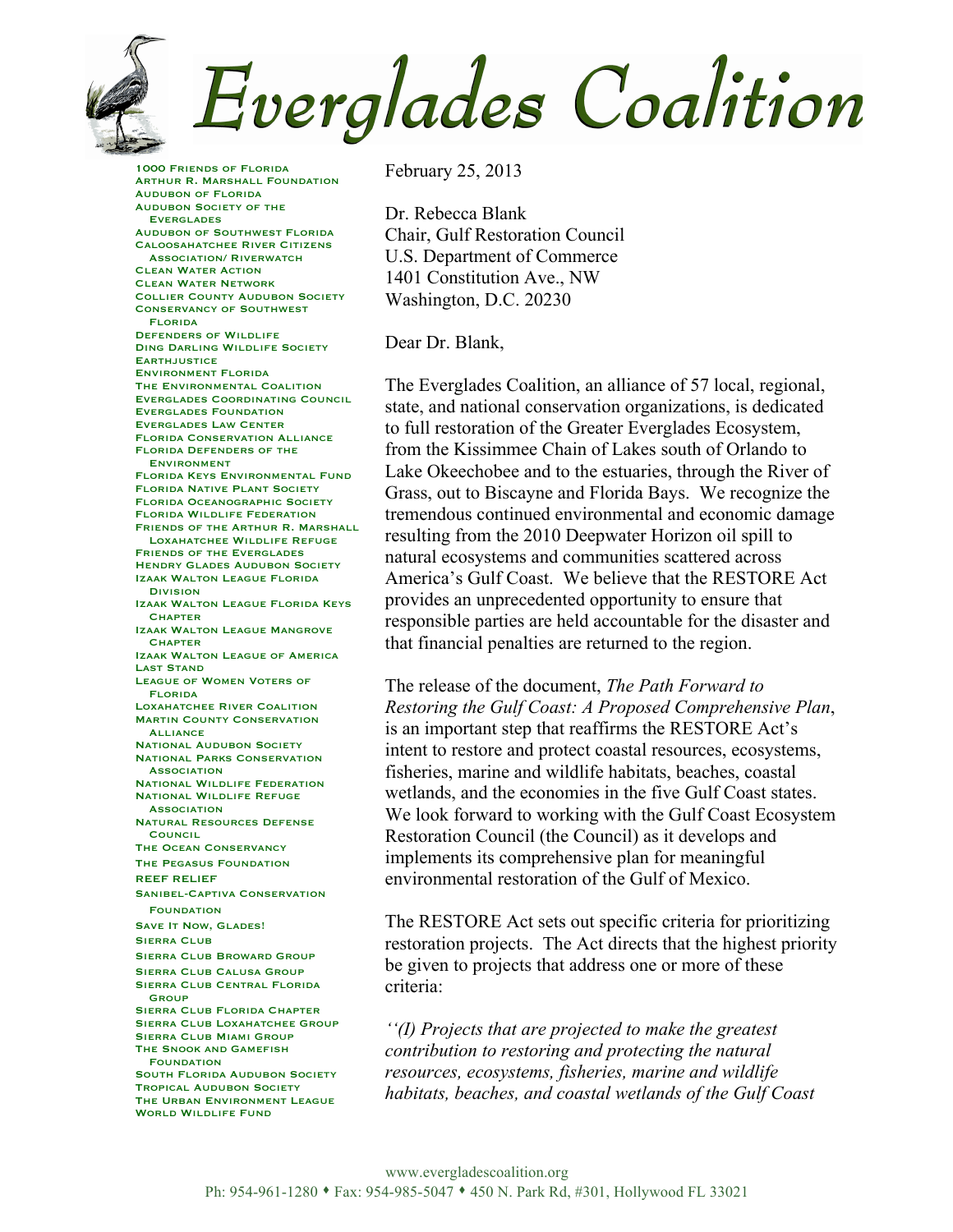*region, without regard to geographic location within the Gulf Coast region. ''(II) Large-scale projects and programs that are projected to substantially contribute to restoring and protecting the natural resources, ecosystems, fisheries, marine and wildlife habitats, beaches, and coastal wetlands of the Gulf Coast ecosystem.*

*''(III) Projects contained in existing Gulf Coast State comprehensive plans for the restoration and protection of natural resources, ecosystems, fisheries, marine and wildlife habitats, beaches, and coastal wetlands of the Gulf Coast region. ''(IV) Projects that restore long-term resiliency of the natural resources, ecosystems, fisheries, marine and wildlife habitats, beaches, and coastal wetlands most impacted by the Deepwater Horizon oil spill."1*

Based on the criteria, the Everglades Coalition urges the Council to prioritize two restoration projects that will provide numerous environmental and economic benefits to critically important habitats and estuaries that are primary drivers of Gulf fisheries. These two projects are the bridging of Tamiami Trail and the construction of the Caloosahatchee River (C-43) West Basin Storage Reservoir. The natural resources, ecosystems, fisheries, marine and wildlife habitats, and coastal wetlands of the southwest coast of Florida and Florida Bay suffer from the management of existing water infrastructure that delivers too much or too little freshwater to these economically important Gulf of Mexico estuaries. These two large-scale projects are included in comprehensive restoration plans approved by Congress and are critical components that are necessary to fulfill the federal-state partnership to restore America's Everglades. They will contribute to restoring and protecting natural resources of the Gulf Coast and bring longterm resiliency to the natural resources impacted by the Deepwater Horizon oil spill and other environmental catastrophes, as outlined in the RESTORE Act criteria above and discussed in *The Path Forward*.

## *Tamiami Trail Bridging*

Tamiami Trail is a road that connects Tampa to Miami and forms a portion of the northern boundary of Everglades National Park. Since its construction in the 1920s, Tamiami Trail has acted as a dam, impeding the historic and natural north-south flow of water through Everglades National Park, south to Florida Bay and southwest to the Ten Thousand Islands on the Gulf Coast. As a result, this part of the Everglades is starved of vital water, causing deterioration of important bird and wildlife habitat and its unique ridge and slough landscape.

The lack of freshwater flowing from the Everglades into Florida Bay and the Ten Thousand Islands is one of the primary reasons for the decline of many fisheries and in turn, wading birds. Reconnecting this natural pattern and hydrating this region of the Gulf Coast will prevent further salt water intrusion and restore wildlife habitat and water quality in this mangrove labyrinth benefiting marine wildlife, fisheries, and nesting colonies of numerous bird species. Additionally, bridging Tamiami Trail will increase our capacity to move more water from Lake Okeechobee through the central Everglades, thus reducing the devastating water flows that are forced into the Caloosahatchee River and estuary. These unnatural water flows are killing the

<sup>&</sup>lt;sup>1</sup> Moving Ahead for Progress in the 21st Century Act, H.R. 4348, § 1603 (t)(2)(D)(iii), 126 Stat. 405, at 599-600,  $112^{th}$  Congress (2012).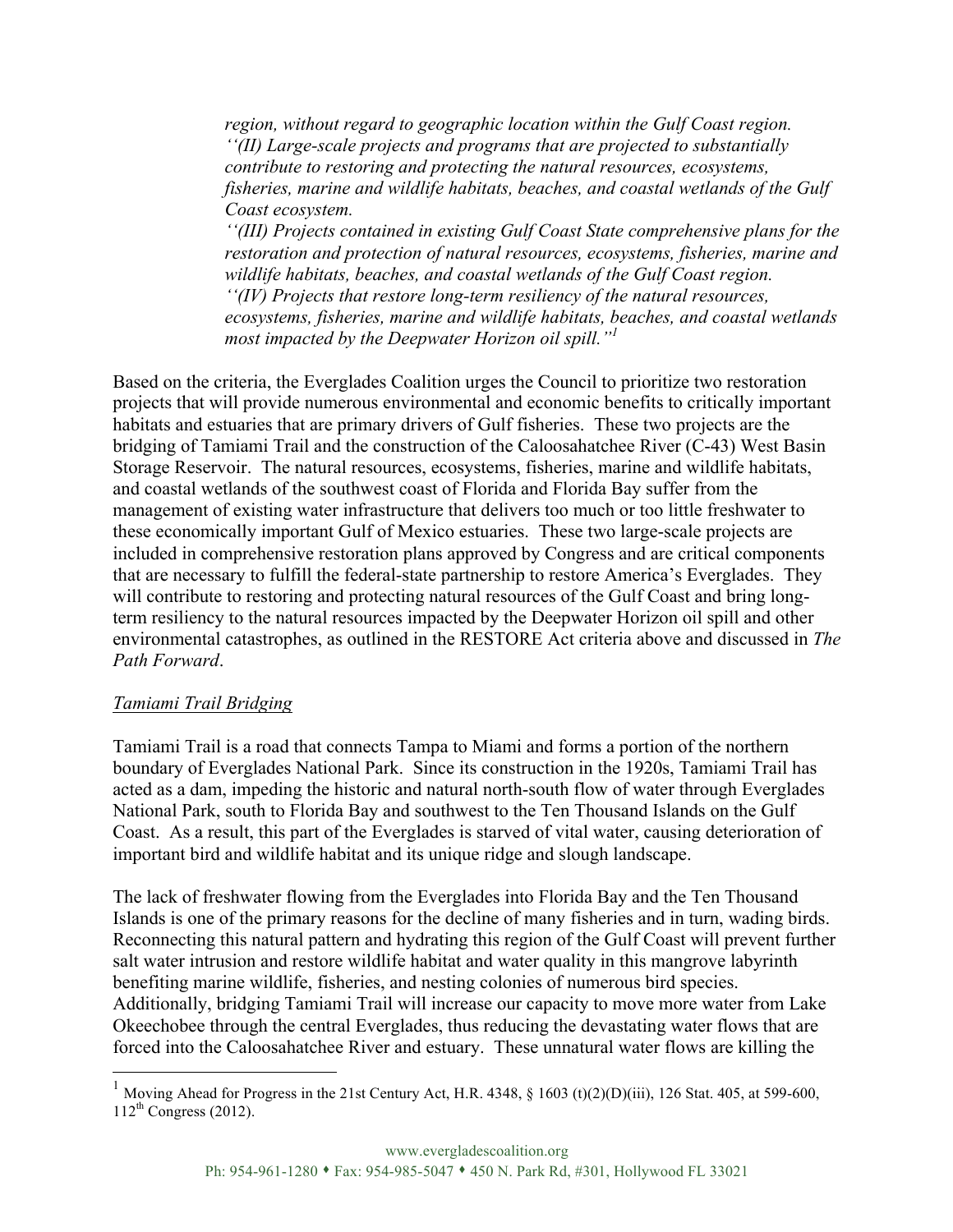coastal estuaries, fueling red tides and other adverse environmental consequences, and wasting billions of gallons of freshwater.

Current construction on a one-mile bridge is almost complete, which is a critical first step to allow water to flow unimpeded into the central Everglades. However, it does not go far enough to achieve the results necessary to restore America's Everglades or to halt damaging water flow to the Gulf. Building an additional 5.5 miles of bridge spans is key to restoring the "River of Grass" and its historic water flow through Everglades National Park to the Ten Thousand Islands region and Florida Bay, where the interface of the marine waters of the Gulf of Mexico and the freshwater of the Everglades ranks among the most ecologically productive areas of the region.

The projected cost for the 5.5 miles of bridging is \$320 million, and the project is being phased so the full amount is not needed at once. The national park is currently designing the next 2.6 mile bridge, estimated to cost approximately \$100 to \$150 million. According to the final Environmental Impact Statement, Tamiami Trail bridging will create more than 3,700 jobs. Many of these jobs are in the hard-hit construction sector. These direct economic benefits are in addition to those from constructing the one-mile bridge, for which an \$81 million contract was awarded to Kiewit Construction that created more than 1,200 jobs from 2010 to 2012. Additional bridging was authorized by Congress in 2012 and is currently being planned and designed by the National Park Service at their Denver Service Center.

## *Caloosahatchee River (C-43) West Basin Storage Reservoir*

The Comprehensive Everglades Restoration Plan calls for the construction of the C-43 Reservoir on 11,000 acres of former farmland in Hendry County, Florida. This project will capture and store stormwater runoff and water releases from Lake Okeechobee so that salinity balances and other estuary needs can be properly met during wet and dry seasons. The C-43 Reservoir will improve the health of the Caloosahatchee estuary on the Gulf of Mexico to benefit commercial and recreational fisheries, oyster and bird habitat, and the many livelihoods that depend on the healthy coasts.

Currently, when Lake Okeechobee rises to a level that threatens the integrity of the Herbert Hoover Dike, large pulses of polluted water are discharged to coastal estuaries. The highnutrient loads of the released water have triggered algal blooms, washed out seagrass beds, and disrupted the salinity balance required to maintain healthy estuaries and protect sensitive wildlife habitat. In times of drought and during the annual "dry season," the Caloosahatchee estuary needs additional freshwater to maintain salinity levels that make it home to nearly 40 percent of Florida's rare, threatened, and endangered species.

To benefit the Gulf of Mexico and the C-43 basin, which spans Hendry, Glades, Charlotte, Collier, and Lee counties, the proposed C-43 Reservoir will hold freshwater from the lake, enhancing community resilience to seasonal variability by preventing the massive, harmful releases in times of flood while providing a necessary freshwater source in times of drought. This will allow for more natural, seasonal fluctuations in estuarine salinity that are conducive to estuarine fish and shellfish species. The C-43 project has tremendous value for the people who